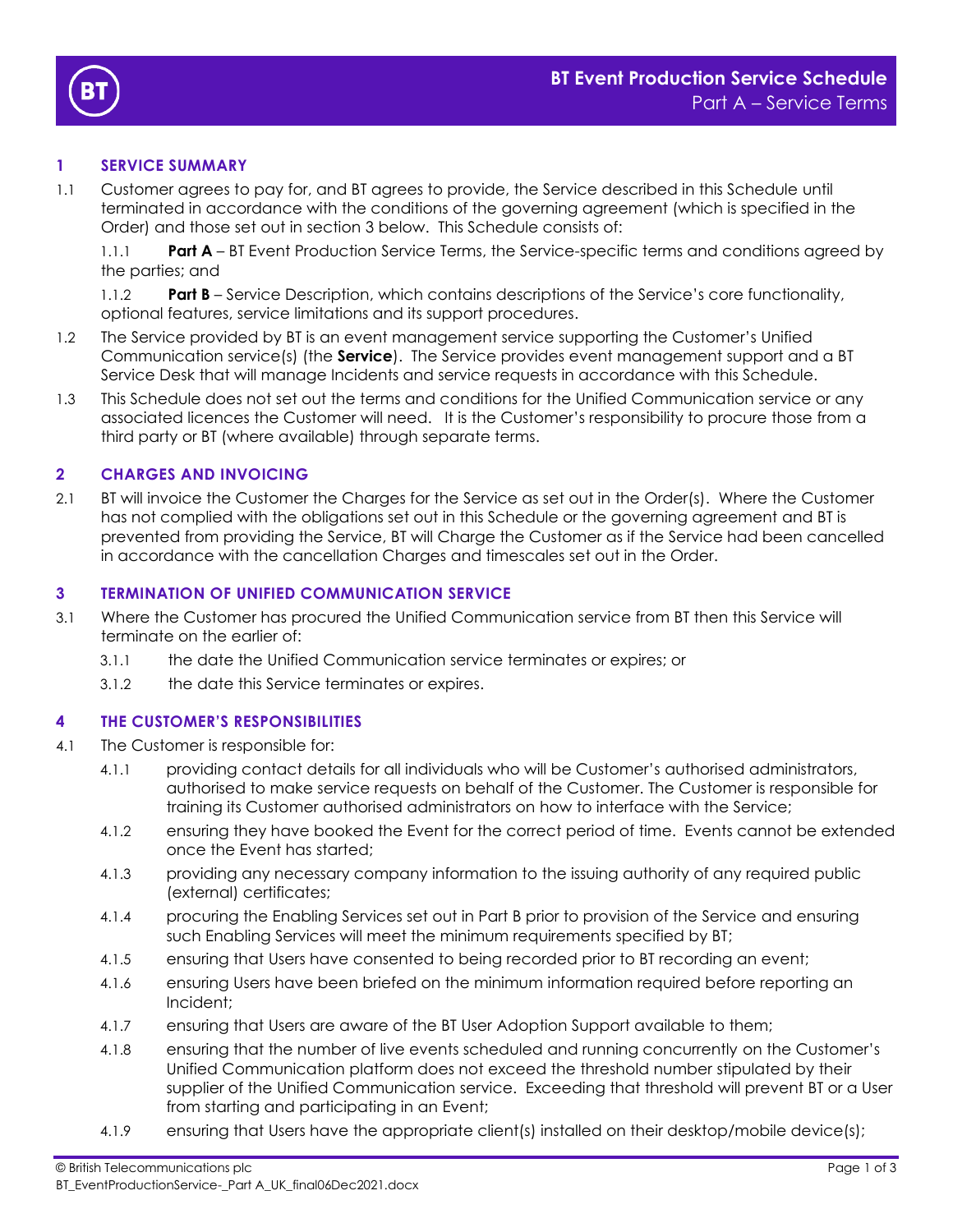



- 4.1.10 providing all information reasonably required by BT to provide the Service including any agreed integration with the Customer's own applications or voice services. The Customer is responsible for providing and maintaining any such application(s) and for providing access to it as required by BT for the entire duration of the Service;
- 4.1.11 the creation, provision and maintenance of all Customer information and ensuring compliance with any applicable legislation relevant to the provision of such Customer information to BT.
- 4.1.12 obtaining and correctly maintaining, all licenses for the Unified Communication service(s);
- 4.1.13 providing BT with the relevant access rights, accounts and licences to the Unified Communication service. The accounts and licences should be on the Unified Communication tenant.
- 4.1.14 ensuring that the login accounts provided to BT allow for an unlimited number and high frequency of password rotations;
- 4.1.15 providing BT with all appropriate Customer tenant login accounts that:
	- do not require the Customer to manage the device BT is using;  $(\alpha)$
	- only requires BT to have a username and password, no other security constraints shall be  $(b)$ required;
- 4.1.16 ensuring the Unified Communication service does not offer to save BT user login details within the browser upon login;
- 4.1.17 the provision, licensing, deployment, administration, management and maintenance of the User devices and all associated Event costs;
- 4.1.18 providing a Customer service desk and/or organsaition that will:
	- be available at times appropriate to align with the delivery of the Service in support of its  $(a)$ IT environment where it underpins the Service;
	- $(b)$ be familiar with the Service;
	- liaise and implement with BT as required for all appropriate Incident management and/or  $(c)$ other service mechanisms to support the Service; and
	- $(d)$ provide User administration of its active directory and Unified Communication service and provide helpdesk support for Users.

### **5 DATA PROTECTION**

5.1 This section supplements the data provisions as set out in the governing agreement:

#### 5.2 **Duration Of The Processing Of Personal Data**

5.2.1 BT will Process the Customer Personal Data for the Service for as long as BT provides the Service and for as long as BT may be required to Process the Customer Personal Data in accordance with applicable law.

#### 5.3 **The Nature And Purpose Of The Processing Of Personal Data**

- 5.3.1 The Service provides an event management service supporting the Customer's Unified Communication service.
- 5.3.2 It is the Customer's responsibility to procure the licences and the Unified Communication service directly with a supplier of such services and that service is not covered by these data processing terms.
- 5.3.3 The nature and purpose of the Processing of Customer Personal Data by BT includes:
	- accessing the Customer's Unified Communications service to provide the Service.  $(a)$

#### 5.4 **Types Of Personal Data and Categories of Data Subjects**

- 5.4.1 The types of Customer Personal Data Processed by BT or its Sub-Processors or the Customer will be:
	- $(\alpha)$ name;